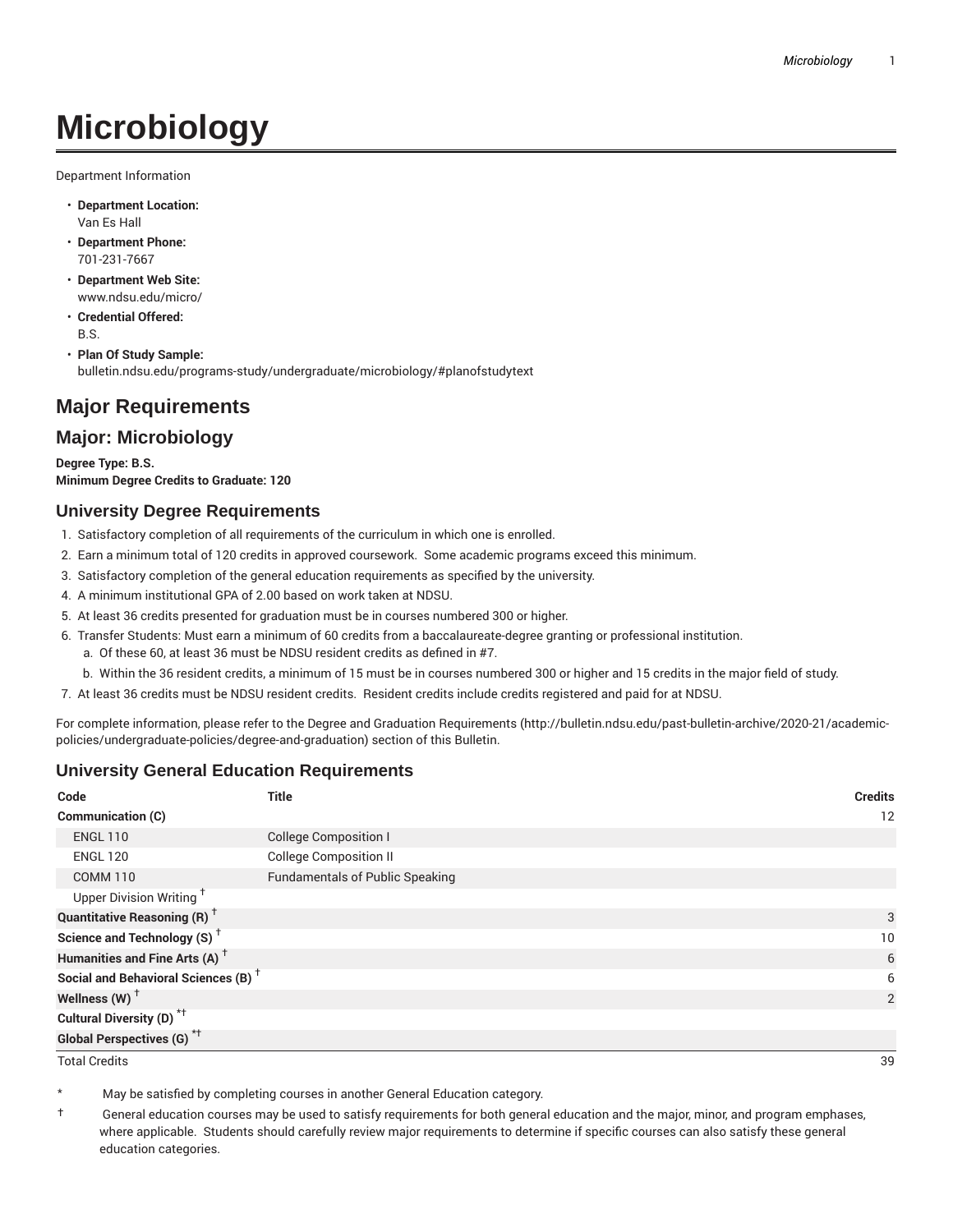• A list of university approved general education courses and administrative policies are available here (http://bulletin.ndsu.edu/past-bulletinarchive/2020-21/academic-policies/undergraduate-policies/general-education/#genedcoursestext).

#### **Major Requirements**

A grade of 'C' or better is required for the microbiology core and elective requirements.

| Code                                                                 | <b>Title</b>                                                                                                           | <b>Credits</b> |
|----------------------------------------------------------------------|------------------------------------------------------------------------------------------------------------------------|----------------|
| <b>Required Courses for Microbiology Major</b>                       |                                                                                                                        |                |
| <b>MICR 350</b><br>& 350L                                            | <b>General Microbiology</b><br>and General Microbiology Lab                                                            | 5              |
| <b>MICR 352</b><br>& 352L                                            | <b>General Microbiology II</b><br>and General Microbiology Lab II                                                      | 5              |
| <b>MICR 452</b>                                                      | <b>Microbial Ecology</b>                                                                                               | 3              |
| <b>MICR 470</b>                                                      | <b>Basic Immunology</b>                                                                                                | 3              |
| <b>MICR 475</b>                                                      | Virology                                                                                                               | 3              |
| <b>MICR 480</b>                                                      | <b>Microbial Physiology</b>                                                                                            | 3              |
| <b>MICR 482</b>                                                      | <b>Microbial Genetics</b>                                                                                              | 3              |
| <b>MICR 485</b>                                                      | Capstone Experience in Microbiology - Experimental Design                                                              | 1              |
| <b>MICR 486</b>                                                      | Capstone Experience in Microbiology - Research Project                                                                 | $\sqrt{2}$     |
| Microbiology Electives - Must include at least one laboratory course |                                                                                                                        | 12             |
|                                                                      | No more than 3 credits may come from courses numbered 371-399 or 491-499 to fulfill this requirement.                  |                |
| <b>MICR 379</b>                                                      | Study Tour Abroad                                                                                                      |                |
| or MICR 492                                                          | <b>Study Abroad</b>                                                                                                    |                |
| <b>MICR 394</b>                                                      | <b>Individual Study</b>                                                                                                |                |
| <b>MICR 453</b>                                                      | Food Microbiology                                                                                                      |                |
| <b>MICR 460</b>                                                      | Pathogenic Microbiology                                                                                                |                |
| <b>MICR 463</b>                                                      | <b>Clinical Parasitology</b>                                                                                           |                |
| <b>MICR 481</b>                                                      | Microbial Genomics with Computational Laboratory                                                                       |                |
| <b>MICR 491</b>                                                      | Seminar                                                                                                                |                |
| <b>MICR 493</b>                                                      | Undergraduate Research                                                                                                 |                |
| <b>MICR 494</b>                                                      | Individual Study                                                                                                       |                |
| <b>MICR 496</b>                                                      | <b>Field Experience</b>                                                                                                |                |
| <b>BIOC 483</b>                                                      | Cellular Signal Transduction Processes and Metabolic Regulations                                                       |                |
| <b>BIOC 487</b>                                                      | Molecular Biology of Gene Expression                                                                                   |                |
| <b>BIOL 359</b>                                                      | Evolution                                                                                                              |                |
| <b>MLS 435</b>                                                       | Hematology                                                                                                             |                |
| <b>PH 474</b>                                                        | Epidemiology                                                                                                           |                |
| <b>PLSC 431</b>                                                      | Intermediate Genetics                                                                                                  |                |
| <b>SOIL 351</b>                                                      | Soil Ecology                                                                                                           |                |
| ZOO 370                                                              | <b>Cell Biology</b>                                                                                                    |                |
|                                                                      | Laboratory Courses - Must include at least one from the following as part of the 12 credits of microbiology electives: |                |
| <b>BIOC 474</b>                                                      | Methods of Recombinant DNA Technology                                                                                  |                |
| <b>MICR 445</b>                                                      | Animal Cell Culture Techniques                                                                                         |                |
| <b>MICR 460L</b>                                                     | Pathogenic Microbiology Laboratory                                                                                     |                |
| <b>MICR 471</b>                                                      | Immunology and Serology Laboratory                                                                                     |                |
| <b>Related Requirements for the Microbiology Major</b>               |                                                                                                                        |                |
| <b>MICR 189</b>                                                      | Skills for Academic Success <sup>1</sup>                                                                               | 1              |
| <b>PHIL 111</b>                                                      | Professional Responsibility and Ethics                                                                                 | 3              |
| <b>BIOL 150</b><br>& 150L                                            | General Biology I<br>and General Biology I Laboratory                                                                  | 4              |
| <b>BIOL 151</b><br>& 151L                                            | <b>General Biology II</b><br>and General Biology II Laboratory                                                         | 4              |
| <b>CHEM 121</b><br>& 121L                                            | General Chemistry I<br>and General Chemistry I Laboratory (May satisfy general education category S)                   | 4              |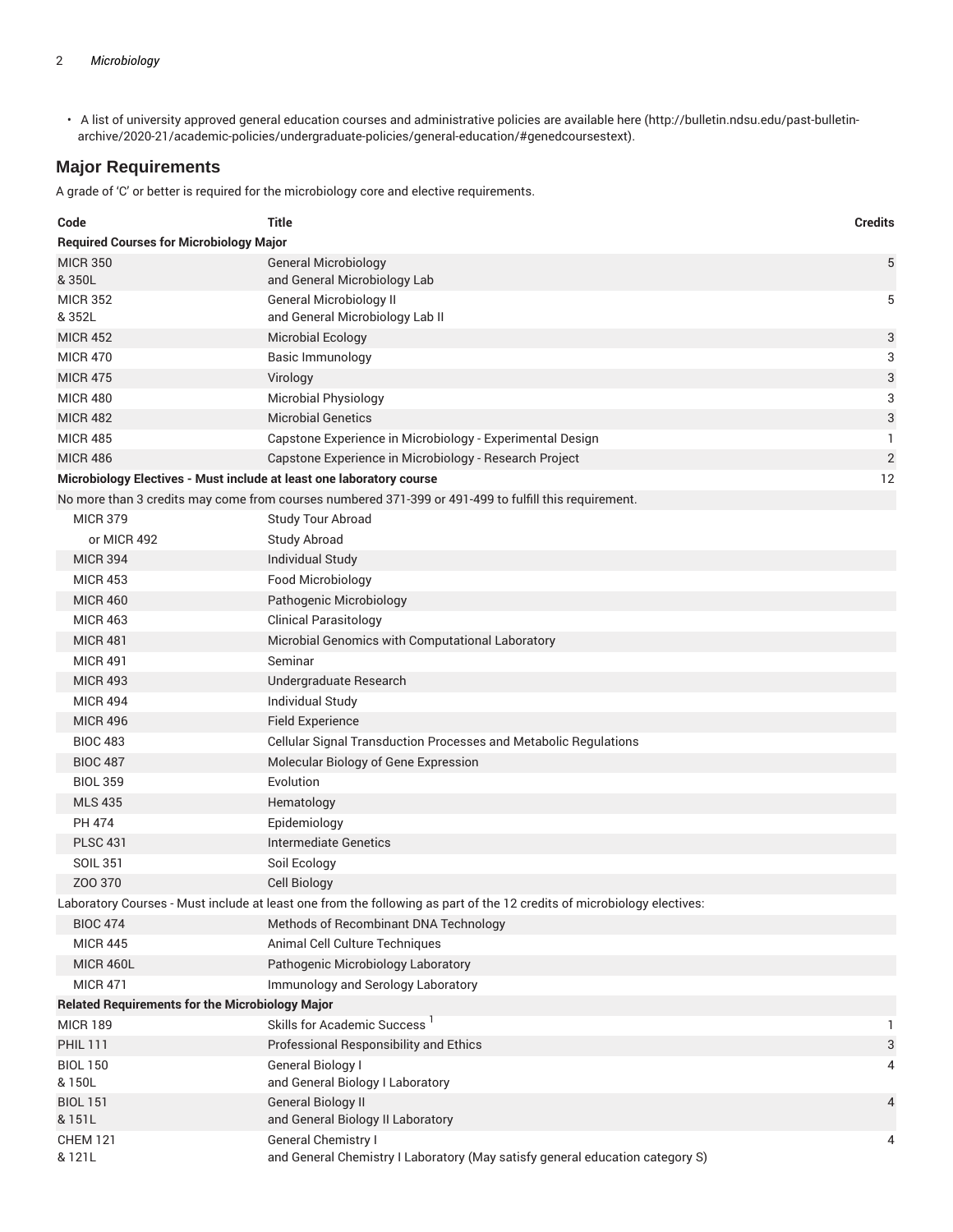| <b>CHEM 122</b><br>& 122L                         | <b>General Chemistry II</b><br>and General Chemistry II Laboratory (May satisfy general education category S) | $\overline{4}$ |
|---------------------------------------------------|---------------------------------------------------------------------------------------------------------------|----------------|
| <b>CHEM 341</b><br>& 341L                         | Organic Chemistry I<br>and Organic Chemistry I Laboratory                                                     | 4              |
| <b>CHEM 342</b>                                   | <b>Organic Chemistry II</b>                                                                                   | 3              |
| <b>BIOC 461</b>                                   | Foundations of Biochemistry and Molecular Biology II                                                          | 3              |
| <b>BIOC 460</b>                                   | <b>Foundations of Biochemistry and Molecular Biology I</b>                                                    | 3              |
| <b>PHYS 211</b>                                   | College Physics I                                                                                             | 4              |
| & 211L                                            | and College Physics I Laboratory (May satisfy general education category S)                                   |                |
| <b>PHYS 212</b>                                   | College Physics II                                                                                            | $\overline{4}$ |
| & 212L                                            | and College Physics II Laboratory (or higher (May satisfy general education category S)                       |                |
| <b>PLSC 315</b>                                   | Genetics                                                                                                      | 4              |
| & 315L                                            | and Genetics Laboratory (May satisfy general education category S)                                            |                |
| <b>STAT 330</b>                                   | Introductory Statistics (May satisfy general education category R)                                            | 3              |
| Select one of the following or higher level math: |                                                                                                               | $3 - 4$        |
| <b>MATH 105</b>                                   | Trigonometry                                                                                                  |                |
| <b>MATH 107</b>                                   | Precalculus                                                                                                   |                |
| <b>MATH 146</b>                                   | <b>Applied Calculus I</b>                                                                                     |                |
|                                                   |                                                                                                               |                |

Total Credits 91

<sup>1</sup> MICR189 is only required for first-time, first-year students--A first-time, first-year student is defined as <sup>a</sup> student who has not yet completed <sup>a</sup> college course as a college student. Students that are not first-time, first-year students that either transfer into the university or change their major are not required to take MICR189.

#### **Degree Requirements and Notes**

• A cumulative 2.50 GPA is required for graduation.

# **Minor Requirements**

## **Microbiology Minor**

#### **Minor Requirements**

**Required Credits: 16**

| Code                                                    | <b>Title</b>                                                                               | <b>Credits</b> |
|---------------------------------------------------------|--------------------------------------------------------------------------------------------|----------------|
| <b>Required Courses</b>                                 |                                                                                            |                |
| <b>MICR 350</b><br>& 350L                               | <b>General Microbiology</b><br>and General Microbiology Lab                                | 5              |
| Elective Courses: Select 11 credits from the following: |                                                                                            | 11             |
|                                                         | No more than 3 credits may come from courses numbered 491-499 to fulfill this requirement. |                |
| <b>MICR 352</b>                                         | <b>General Microbiology II</b>                                                             |                |
| <b>MICR 379</b>                                         | Study Tour Abroad                                                                          |                |
| <b>MICR 445</b>                                         | Animal Cell Culture Techniques                                                             |                |
| <b>MICR 452</b>                                         | <b>Microbial Ecology</b>                                                                   |                |
| <b>MICR 453</b>                                         | Food Microbiology                                                                          |                |
| <b>MICR 460</b>                                         | Pathogenic Microbiology                                                                    |                |
| or MICR 450                                             | Infectious Disease Pathogenesis                                                            |                |
| <b>MICR 460L</b>                                        | Pathogenic Microbiology Laboratory                                                         |                |
| or MICR 450L                                            | Infectious Disease Pathogenesis Laboratory                                                 |                |
| <b>MICR 463</b>                                         | <b>Clinical Parasitology</b>                                                               |                |
| <b>MICR 470</b>                                         | Basic Immunology                                                                           |                |
| <b>MICR 471</b>                                         | Immunology and Serology Laboratory                                                         |                |
| <b>MICR 472</b>                                         | Clinical Immunology                                                                        |                |
| <b>MICR 474</b>                                         | Epidemiology (see SAFE)                                                                    |                |
| <b>MICR 475</b>                                         | Virology                                                                                   |                |
| <b>MICR 480</b>                                         | <b>Microbial Physiology</b>                                                                |                |